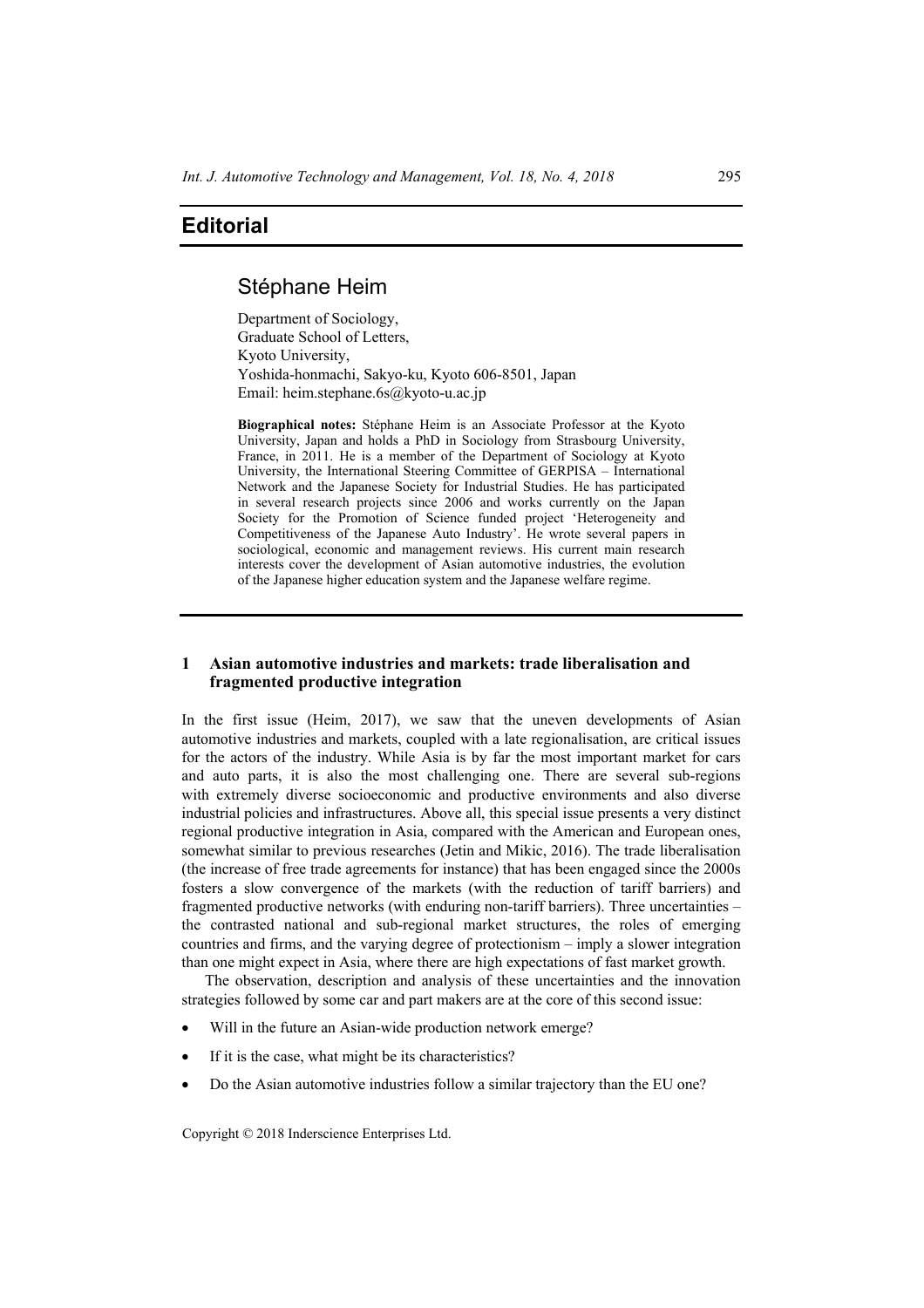### 296 *S. Heim*

- Might one observe a further sub-regional specialisation or on the contrary, the development of more comprehensive national markets and industries?
- Will China and Japan be the winners of the current regionalisation process?
- How do the car and part makers deal with this current trend of trade liberalisation?
- Are some emerging indigenous firms able to compete with traditional firms?
- If so, do they follow previous productive models, or do they design new product architectures and organisational policies?
- Are emerging players condemned to follow similar development strategies?
- How some traditional tier-one suppliers deal with product innovations that incorporate new knowledge?
- How will Japanese carmakers reorganise their production bases in ASEAN following trade liberalisation?

This special issue covers all those topics, adopting several methodologies – trade patterns analysis, prospective studies, comparative case studies of innovation strategies and historical comparison of regional integration – with the aim to provide the reader with a more accurate knowledge about the recent trends in Asian automotive industries.

#### **2 The contributions of this special issue**

The first part of this second issue (the three first papers) is mostly dedicated to the analysis of trade patterns and production networks in Asia, while the second part offers comparative studies of innovation trajectories of car and part makers.

In his paper, 'Production networks of the Asian automobile industry: regional or global?', Jetin offers a very detailed and synthetic analysis of the evolution of the Asian automotive trade patterns over the period 2001–2016. The analysis, based on the trade flows of vehicles and auto parts in Asia (distance and sub-regional trade configuration), raises one important question: Does the rapid expansion of the Chinese market trigger a broader regionalisation of the Asian production network? The author argues that, indeed, regional integration has grown. But more important, he shows that the two core countries in that process are China and Japan and concludes that the regional integration is relatively fragmented. It also raises important future research questions. First, how does this integration impact the supplier networks in China? Is there a considerable upgrading of local part makers, or most of the suppliers are foreign-owned ones? Second, in the case of Japan, where production volumes did not grow substantially over the covered period, does it mean that Japanese carmakers built up specific product policies in order to diversify their supply bases in Asia? Finally, even if it is out of the scope of this paper, the examination of both the political context and negotiations of the several policies to endeavour free trade and the Japanese and Chinese trade and industrial policies to reinforce their positions in Asia, is a relevant topic to better understand the changing geography of the Asian production network highlighted in this paper.

The second contribution, 'Examining the realignment strategies of automobile production bases in Southeast Asia: the case of Japanese automakers', is closely related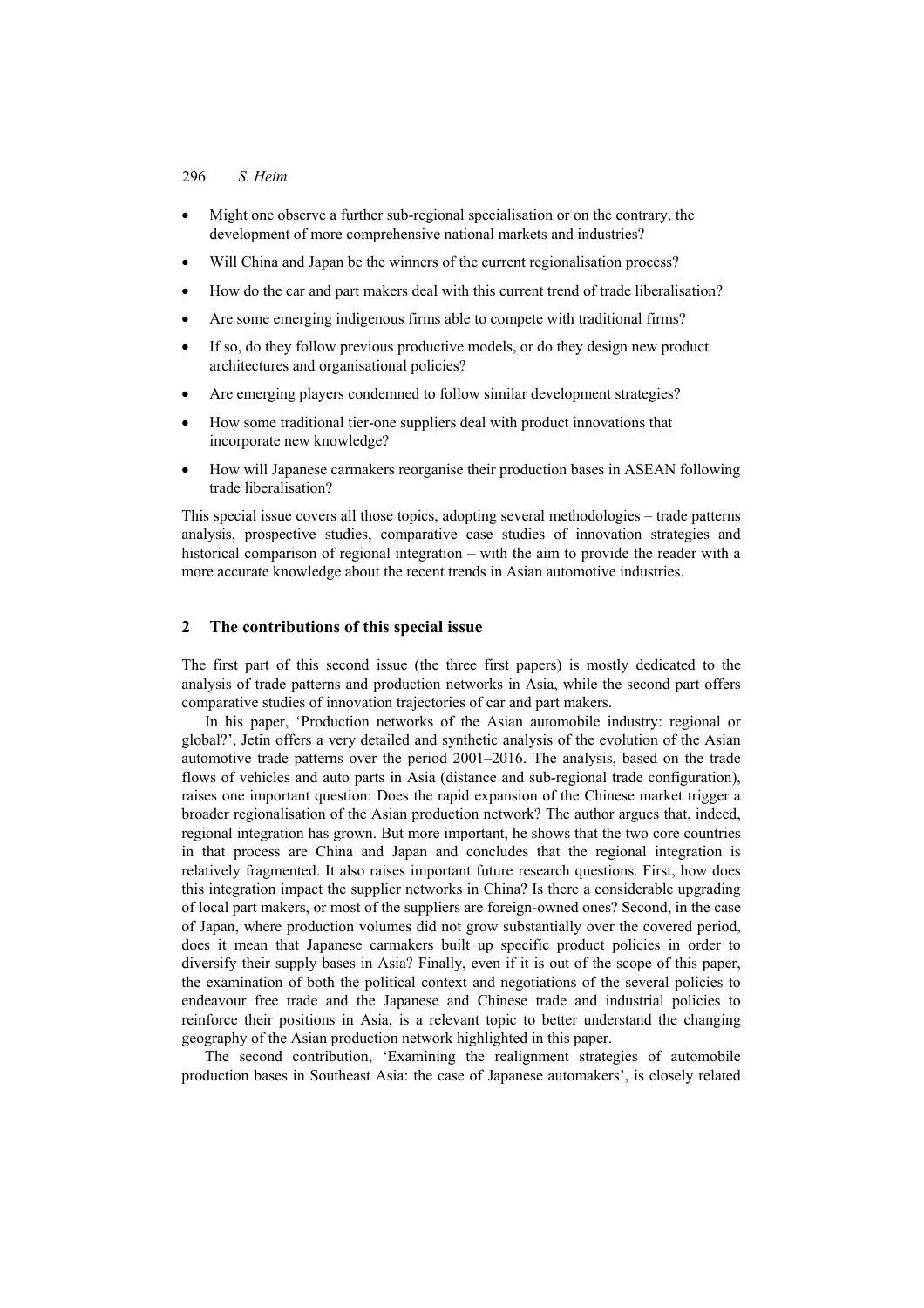to the first paper, with a specific focus on the ASEAN sub-region. Shioji attempts to compare several scenarios of Japanese carmakers' productive reconfigurations in the region, following the introduction of the ASEAN economic community. There are two relevant questions raised in this paper. First, how will the Japanese carmakers react to the possible increase of imports of Korean cars? Second, following specific path dependent trajectories, which countries will reinforce their positions as producers and which ones will loose their competitive edges? Shioji's main conclusions are that Japanese carmakers should preferably assign specific car models to specific countries (a specialisation of production with higher potential to export those cars in the region) and that the core countries such as Thailand, Indonesia and Malaysia will improve their productive-bases, while the followers such as Cambodia, Laos, Myanmar and Vietnam, will be badly affected by this productive reorganisation. Besides these conclusions, this paper also offers an original methodological contribution to our understanding of regional integration processes. Putting the emphasis on and crossing three core parameters – the current market structure, the production volumes and the product policies of the carmakers – this paper also gives some strong evidence of the interrelationships between the product policies, productive organisations and the markets in order to understand firms' strategies. Low labour costs alone cannot explain the restructuring of the automobile industries. This aspect deserves future researches including also employment relationships and regimes of production (Lüthje et al., 2013).

The third paper from Bungsche, 'Regional economic integration and the automobile industry: automobile policies, division of labour, production network formation and market development in the EU and ASEAN', is a historical and comprehensive comparative study of the regional integration of the automobile industries in the European Union and ASEAN countries. The analysis lies in the discussion of production, labour, trade patterns and industrial policies back to the 1950s in these two regions. Bungsche argues that, compared to Europe, ASEAN countries as late comers present more diverse and uneven economic growth, which explains why, even if a productive integration is under way, it is slower than one might expect. According to his enquiries, the two main remaining challenges are, first, the labour shortage of skilled workers in the core countries (Thailand, Indonesia and Malaysia) and second, the variety of production bases in these countries. Along with the high socioeconomic inequalities and low motorisation rates in that region, those are barriers to a more harmonious convergence of the industries and markets. This observation is somewhat in line with Shioji and Jetin's ones, but the conclusions regarding a too specialised spatial distribution of production, as a barrier to further convergence, deserves to be assessed in the future. Furthermore, research agenda on the spatial reorganisations of the supply chains and the development of skills would provide a more factual and detailed picture of the challenges faced by each country (Kobayashi and Jin, 2015; Kobayashi et al., 2015).

The two following contributions are based on comparative case studies of Asian firm's innovation trajectories. Lee's paper, 'Growth strategy from the suppliers' viewpoint: a case study of Denso and Hitachi Automotive Systems', proposes a prototypal comparison of two Japanese mega suppliers' innovation paths in the field of automatic braking system. Its focal point is the growth strategies of these mega-suppliers and the reason why Hitachi Automotive Systems (HAMS), being an independent supplier, has a competitive advantage over Denso, which is part of the Toyota Group. This is explained by HAMS's more flexible and adaptive capabilities, which enabled that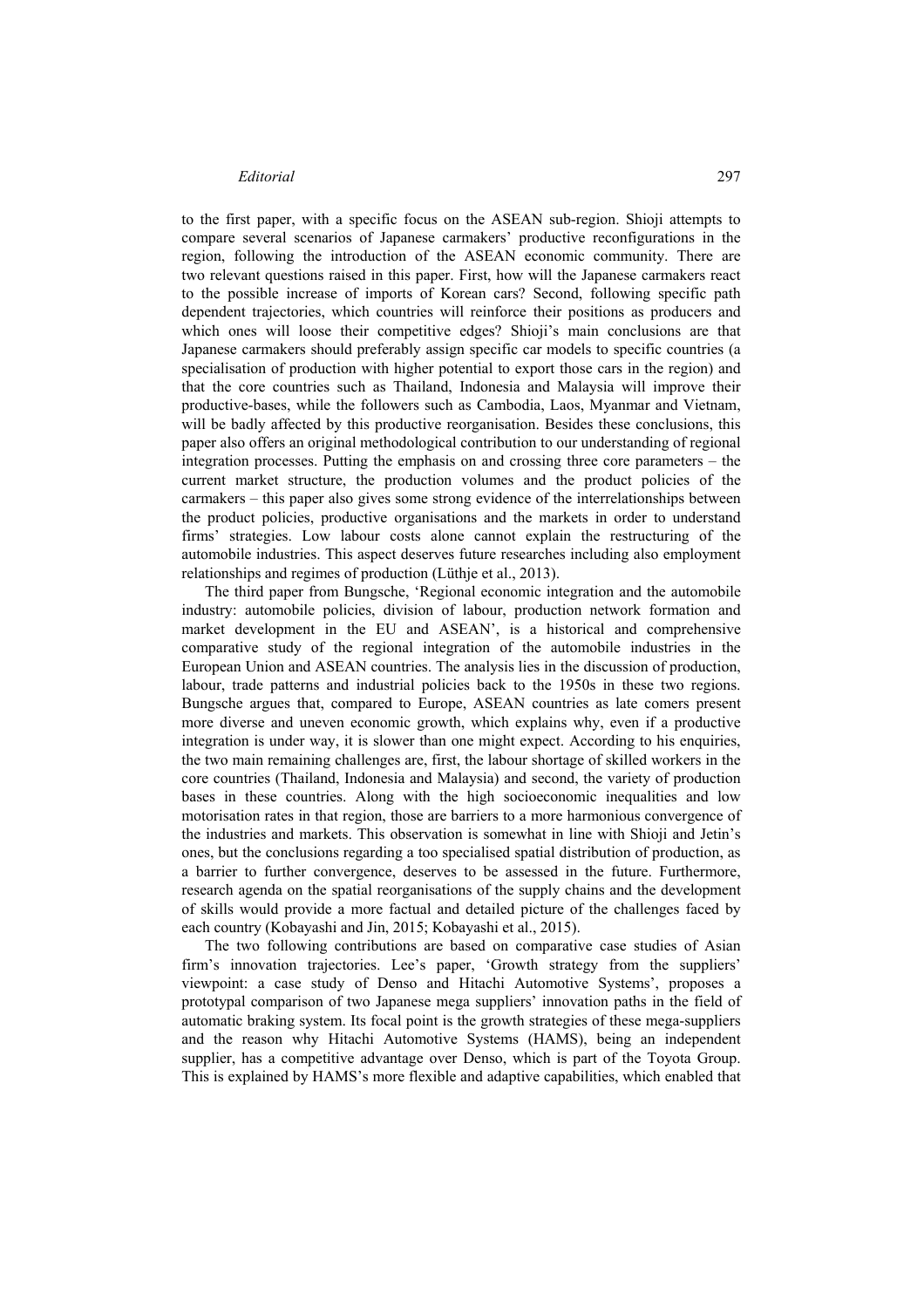#### 298 *S. Heim*

firm to develop more quickly this complex automotive component. The main discussion lies in the conclusion that Japanese independent suppliers have greater adaptive and flexible organisational capabilities than the group-dependent ones, which was assumed to be one of the classical Japanese competitive advantages (Nishiguchi, 1994). This conclusion contradicts the idea that Japanese suppliers find several external resources in the so-called '*keiretsu*'. In Lee's view, these business groups, on the opposite, enforce strong bureaucratic rules and too strict division of tasks, which in turn slower the rhythm of innovation. The analytical framework designed by the author and its discussion about the classic typology of Japanese suppliers, constitute a tool for future researches on this critical issue. The remaining questions are whether Japanese independent suppliers such as HAMS will in the future reframe Japanese supply chain management tools on the one hand, and become key players in shaping the Asian supply networks on the other hand. In order to tackle these two issues, future research might also put the emphasis on the interrelations between product architectures, organisational capabilities and external environment such as technology, market or institutions.

This is the specific approach adopted by Wang et al. in their paper, 'Product innovation in emerging economies: product architecture and organisational capabilities in Geely and Tata'. The main research objectives are, first, to propose a new analytical framework to analyse the divergence of innovation trajectories of indigenous firms in emerging countries and second, to explain the opposite innovative trajectories followed by Geely and Tata in China and India. Based on in-depth empirical research on both firms since the mid-2000s, the authors conclude that while Geely evolved from a closed integral product architecture to a quasi-open one, Tata followed the opposite path. The originality of this observation is to be found in the tentative elaboration of a new theoretical framework, starting from the mirroring hypothesis and the product architecture, but including also so-called external factors (institutions, industry, market and technology) to explain to co-evolution of product architectures and organisational capabilities. This study is crucial in understanding how local emerging firms catch-up with foreign rivals and might also reshape the rules of competition in emerging markets such as India and China where both low-cost products and medium-range ones become more and more important in firms' product portfolios. While in India, the market is still less developed and very price sensitive, the Chinese one shows considerable evolutions, with Chinese independent brands accounting nowadays for more than 40% of the overall market. In the future, a research could be launched in order to further develop the theoretical framework on external environment and its impact on firms' trajectories, but also to investigate how those firms' product architectures and organisational capabilities participate in the shaping of the environment (Fligstein, 2001).

#### **3 Lessons and future research agenda**

The two issues dedicated to the regionalisation of the Asian automotive industries and markets indicate several common trends.

First, most of the contributions converge towards the conclusion that, while the productive integration is under way in Asia, its development path is still slow. The several liberal policies launched since the 2000s in Asia have fostered trade, however non-tariff barriers, uneven economic and market development, national protectionist policies, specific firm strategies are hindrances to a faster and more harmonious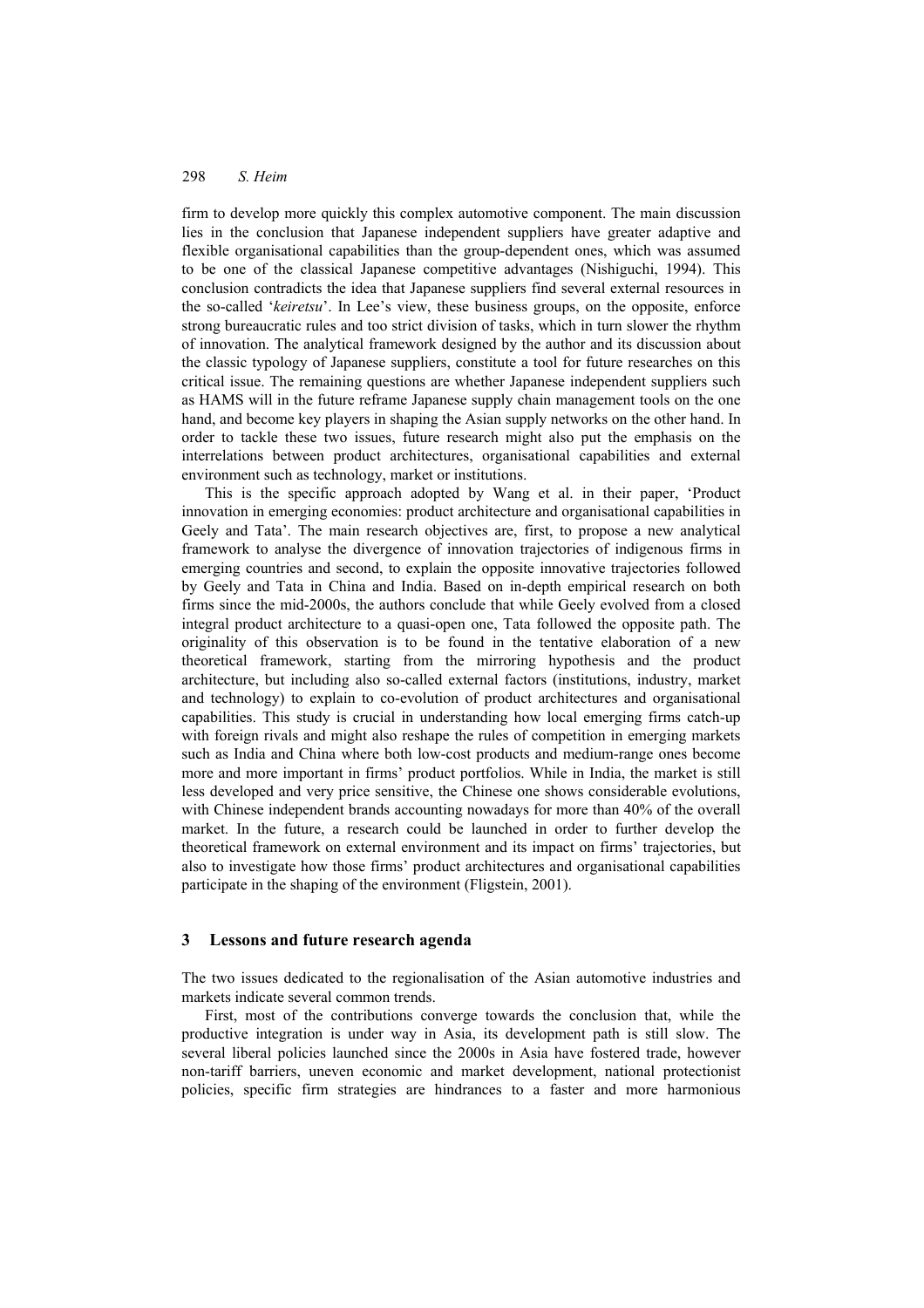integration. In this perspective, Korea is the typical illustration. The Korean Government, car and part makers decided to adopt an export-led strategy with few FDIs in the region. It signed several free-trade agreements, with China (Schott et al., 2015) and South-Eastern Asian countries for instance, but is still lagging behind its Japanese rivals in most of these emerging markets. This is due to the willingness of some emerging countries to host local factories, rather than to import cars from Korea. One can raise the hypothesis that, in the future, the growing economic integration, especially in ASEAN, might worsen the competitive edge gained by the Japanese firms and exports from Korea might soar. This is the reason why the Japanese Automobile Manufacturers Association (JAMA) has been lobbying for more than one decade for new conformity assessments rules among ASEAN countries, which as a consequence would facilitate trade flows of Japanese cars manufactured in ASEAN between those countries.

Second, regarding the characteristics of this integration process, one can conclude that there is on the one hand industrial upgrading trend in some emerging economies, namely China, Malaysia, Thailand, Indonesia and somewhat India and on the other hand, countries that still lag behind due to several structural constraints. China is without any doubt the most successful country among the former category (Li et al., 2016). The policies launched in order to drain foreign investments shaped an industry that is about to catch-up with the American, European, Japanese and Korean ones. Interestingly enough, the indigenous brands reach nowadays 40% of market share, but most of them are private firms with no foreign partner (Smitka, 2016). These emerging carmakers acquired organisational capabilities that enable them to compete on upstream car segments. India also gave birth to new players who benefited from a specific institutional environment and gained knowledge in the entry segment. However, in most Southeast Asian countries, very few local players could emerge, both car and part makers. In those countries, the part makers have still lower capabilities than their Japanese counterparts, which explain why it is difficult for them to diversify their products and markets. Successful carmakers such as Proton in Malaysia and Kuozui in Taiwan harmoniously grew thanks to the support of their Japanese joint-venture partners.

Among the less integrated countries, one can quote most of the South Asian countries (Afghanistan, Bangladesh, Bhutan, Nepal, the Maldives, Pakistan and Sri Lanka). They not only have the strongest protectionist policies, but they also show very slow economic and market growth. Compared to the economic inequalities in Central and Eastern European Countries, inequalities between these countries and some Southeast Asian countries are greater. Moreover, in that sub-region there are not only little intra-subregional trade flows, such as between Pakistan and India for instance (Nag, 2017), but also low levels of trade with farer Asian countries. In Southeast Asia, Cambodia, Laos, Myanmar and Vietnam (CLMV countries), while having a stronger wage competitive advantage compared to other ASEAN countries, lack the basic industrial infrastructures, skills and market potential to further attract FDIs. It might even be possible that trade liberalisation policies have side-effects on these countries, such as Vietnam, with Japanese firms taking decisions to close their plants and relocate production in other ASEAN countries.

The third lesson from these two special issues is that Asian firms will lead the competition in this region. Though China and somewhat India attracted Western firms (GM and Volkswagen have the highest market shares among foreign brands in China), in other countries the leading firms (car and part makers) are Asian ones. The catching-up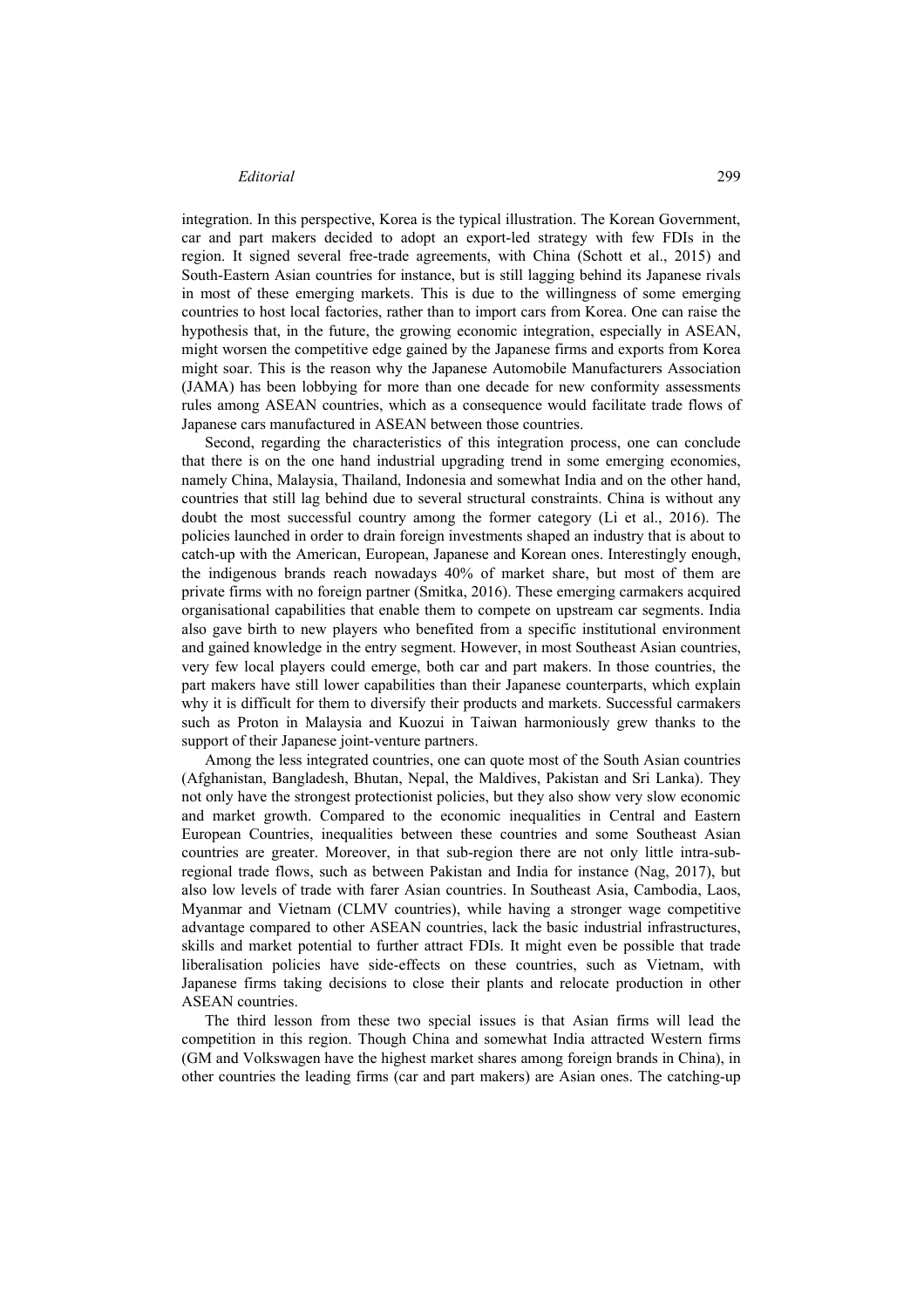#### 300 *S. Heim*

strategies adopted in several emerging countries showed so far their limits. In the component and part industries, at the tier-1 level and even tiers-2 and 3, Japanese firms still have stronger organisational capabilities. They designed and monitored the development of most of the emerging industries, defining specific transaction rules, work processes and standards. This is to say that whether new players will emerge in the automotive industry is greatly related to the legal, technical and market environments that exist in each country and sub-region. Thailand for instance has acquired strong capabilities in the production of 1-ton pick-up trucks and neglected the SUV segment, while India developed skills in low cost segments. The economic liberalisation might even strengthen this productive specialisation in this region, rather than giving birth to more comprehensive and harmonious industries in each country or sub-region.

A fourth and last point to be highlighted is that, while in Europe or North America, trade liberalisation policies badly impacted most of the mature and emerging industries, Asia shows a more balanced development. Indeed, the two mature industries, Japan and Korea, were still able to keep relatively stable domestic markets, strong production bases and high export levels. These two countries that followed somewhat similar productive trajectories, being less bounded to collective decision-making processes such as in EU, have greater flexibility to adapt specific development schemes. In Asia, most of the global players still adopt centralised governances in the fields of R&D, production, supply and distribution management. However, some plants acquired a relatively high degree of autonomy such as Kuozui's ones and indigenous emerging firms such as Tata and Geely could develop in a very competitive environment thanks to reverse engineering and the acquisition of foreign carmakers. With new market and product innovations and regulations to be enforced in the coming decades (both for low-entry segments and upstream segments), the question of the changing patterns of competition is still an open one.

Overall, Asian automotive industries and markets, which are nowadays seen as the most profitable ones, have clearly evolved towards greater regional integration. There are still barriers to further integration, barriers due to the specific path of economic integration followed in Asia. This trajectory fosters a more fragmented regionalisation than in Europe or North America. The challenges are how these several fragments will be structured and combined to each other in the future and whether emerging players will be able to compete with Japanese and Korean makers and define new productive policies, profit strategies or organisations. This question is especially relevant when considering the development of alternative powertrains and mobility systems. Such question deserves to be inquired in detail to better grasp the future role of Asian players in the reshaping of the worldwide automotive industry.

#### **References**

Fligstein, N. (2001) *The Architecture of Markets*, Princeton University Press, Princeton.

- Heim, S. (Ed.) (2017) 'The regionalization of the Asian automotive industries and markets part 1', *International Journal of Automotive Technology and Management*, Vol. 17, No. 4, pp.339–459.
- Jetin, B. and Mikic, M. (Eds.) (2016) *ASEAN Economic Community*, Palgrave McMillan, New York.
- Kobayashi, H. and Jin, Y. (2015) *The CLMV Automobile and Auto Parts Industry*, ERIA, Jakarta.